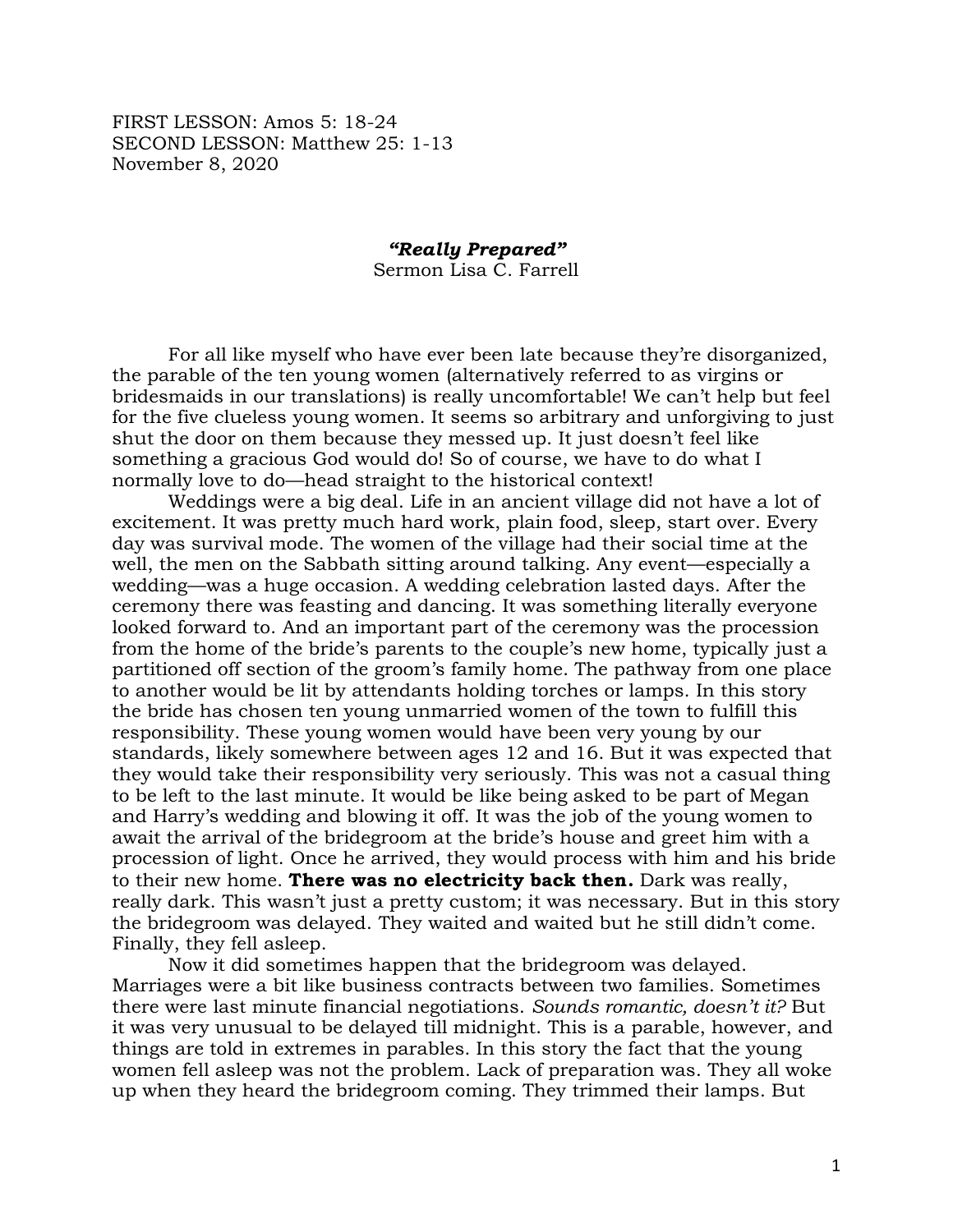some of them had not brought any extra oil, and they were almost out. They asked the others if they could have some of theirs, but if they did, everyone's lamps would go out. It would be a terrible thing if the bridegroom were left to stumble in pitch darkness to his destination—a dreadful violation of custom and common sense. It sounds very uncharitable but the five prepared ones reckoned some light was better than no light, and told the unprepared girls to go off and buy some—at midnight! This event should have been one of the highlights of their lives. The fact that they were unprepared was unconscionable.

While the foolish bridesmaids went in search of oil the bridegroom came and took his bride to their new home. The procession complete, the door was shut. And when the unprepared young women came knocking at the door to be let in, the bridegroom turned them away, saying, "Truly I tell you, I don't know you." This seems like a really harsh attitude, but it was an appropriate response to such a gross violation of responsibility. The foolish bridesmaids had shown a total lack of respect for the couple by their lack of preparedness. They almost ruined everything. In this culture an insult like that would be remembered for generations.

Not all parables are also allegories, but this one clearly is. The characters in the story all have recognizable parallels.

- The bridesmaids are the church that is waiting for the Second Coming. It's rather disturbing to realize that half are unprepared.
- The bridegroom is Christ.
- The wedding feast is the great celebration that will come when the battle is over and we are all safely home with God.
- The delay of the bridegroom, of course, is the delay of the Second Coming. Time and time again people have tried and failed to predict the Second Coming. Here we are told that it will be "at midnight." In other words, stop trying to find the date!
- The bridegroom's arrival is the Second Coming.
- The closing of the door is the final judgment.

*But what is the oil?* There is no universally accepted interpretation of the oil. Martin Luther, of course, said it was faith. Other similar parables might provide some clues. The faithful slave is the one found working when the master returns. In the parable of the talents the message is that we are to use the gifts and talents God gave us for God's work. In the Judgment of the Nations (25:31-46), the ones who are rewarded are those who fed the hungry, gave drink to the thirsty, welcomed the stranger, clothed the naked, took care of the sick, and visited the prisoner. Putting it all together in context we would have to say that the "oil" is faith, but by faith we mean a faithful life. It is not enough to just believe in Jesus. We have to serve Jesus. Living prepared for Christ's return means living the way God wants us to live.

There is a time to prepare, and a time when it is too late. On a practical level we all know this. When we were in school we had time to study for a test, but when the test came the time for studying was over. If we weren't ready it was too late. Many of us still have nightmares that we're about to take a test for a class we forgot to attend! If I have an important meeting or interview to get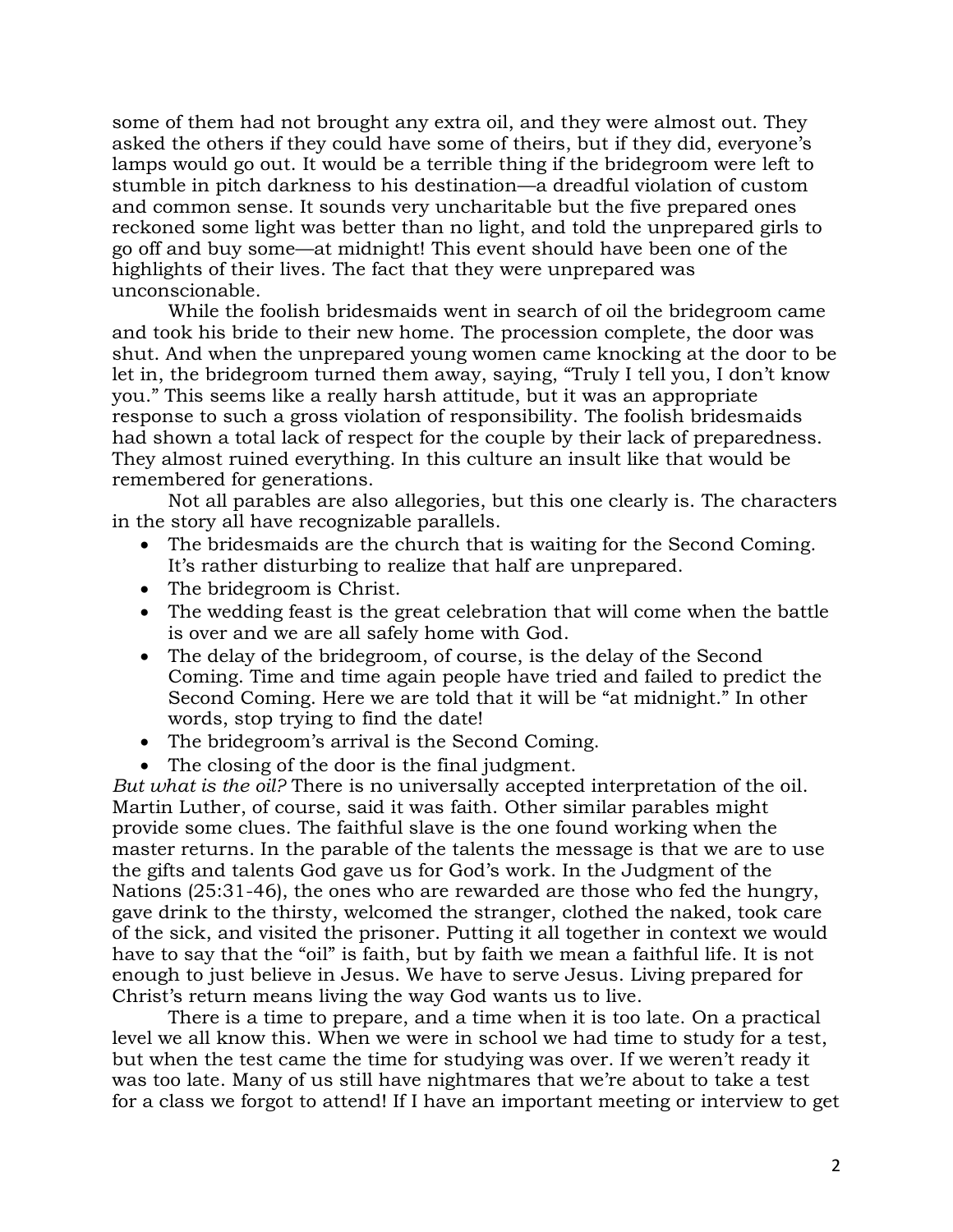ready for but I dither around doing this and that until the time for the meeting has come and I'm still in my sweats and not ready, it's too late. If I have to catch a plane or a train but sit around and watch a TV program while I should be heading out the door, it will not wait for me. It will leave whether I'm ready or not. And as abstract as the Second Coming of Christ may feel, when it happens, time's up. But there is also another time that will come to every one of us whether we are ready or not. Every one of us will some day die, regardless of whether or not we're ready. Death will not ask our permission first. It's like that bumper sticker I saw years ago in our church parking lot—"A lot of people who wait till the 11<sup>th</sup> hour die at 10:30."

Scripture consistently warns us that our faith must be more than skin deep. It must be real, and costly. Those who Amos prophesied to looked forward to the "day of the Lord" or the day of final judgment, because they believed on that day everything would go their way. But Amos, pointing out their hypocrisy and injustice proclaimed that for them the "day of the Lord" would be a fearsome day of judgment. God rejected the superficiality of their religious services. God said, "I hate, I despise your religious festivals; your assemblies are a stench to me. Even though you bring me burnt offerings and grain offerings, I will not accept them. Though you bring choice fellowship offerings, I will have no regard for them. Away with the noise of your songs! I will not listen to the music of your harps. But let justice roll on like a river, righteousness like a never-failing stream!"

We can hold as many beautiful religious services as we like, but if we are unjust and lacking in mercy towards those in need, God will judge us. We will be called to account on the basis of our faith—but true faith cannot be faked. It is not enough to say, "I claim Jesus as my personal savior," as if God is limited by our use of those words. God knows our hearts, and real faith is lived faith. We do not know when Christ will return and we do not know the day we will die. Today is the day to prepare. Amen.

| Amos 5: 18-24 |  |  |
|---------------|--|--|
|---------------|--|--|

- **<sup>18</sup>** Woe to you who long
	- for the day of the Lord!
- Why do you long for the day of the Lord?
- That day will be darkness, not light.
- **<sup>19</sup>** It will be as though a man fled from a lion only to meet a bear,

as though he entered his house and rested his hand on the wall only to have a snake bite him.

- **<sup>20</sup>** Will not the day of the Lord be darkness, not light pitch-dark, without a ray of brightness?
- **<sup>21</sup>** "I hate, I despise your religious festivals; your assemblies are a stench to me.
- **<sup>22</sup>** Even though you bring me burnt offerings and grain offerings, I will not accept them.